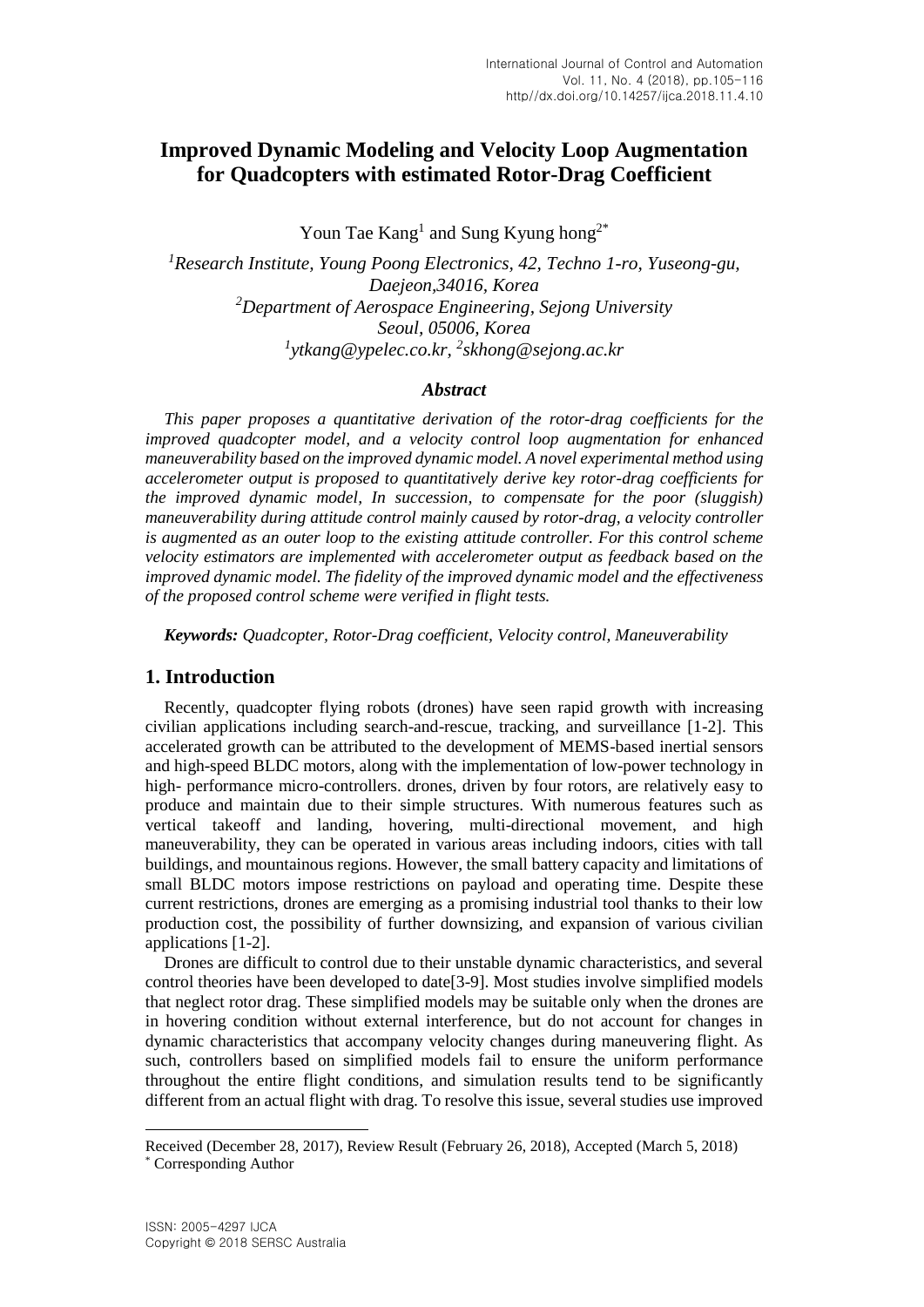dynamic models that include a drag proportional to linear velocity [10-14]. While most research stopped at qualitatively analyzing the influence of drag, more detailed analysis is required such as on the physical basis of drag, and a quantitative derivation of the drag coefficient for the improved dynamic models.

The purposes of this study are:

- 1 A quantitative derivation of the rotor-drag coefficients for the improved dynamic model
- 2 A velocity control loop augmentation for enhanced maneuverability based on the improved dynamic model.

For the improved dynamic model, a novel experimental method using accelerometer output is proposed to quantitatively derive key rotor-drag coefficients. In succession, to compensate for the poor (sluggish) maneuverability during attitude control mainly caused by rotor-drag, a velocity controller is augmented as an outer loop to the existing attitude controller. For this control scheme velocity estimators are implemented with accelerometer output as feedback based on the improved dynamic model. The fidelity of the improved dynamic model and the effectiveness of the proposed velocity loop augmented control scheme was verified in flight tests.

# **2. Improved Dynamic Model**

### **2.1. Without Rotor-Drag Consideration**

In general, the coordinate system used in flight modeling is defined by the inertial frame and body frame. As shown in Figure 1, the inertial frame uses the NED (North-East-Down) coordinate system, while the body frame has the front as the x-axis, the right as the y-axis, and the right-hand rule as the z-axis.

Assuming that the drones frame is rigid-body and that the xy and yz planes are symmetrical (product of inertia  $(i_{ij} = 0, i \neq j)$ , the simplified 6 DOF equation of motion without rotor-drag considerations is as given in Eq. (1). The velocity component of translational motion  $(u, v, w)$  and angular velocity component of rotational motion  $(p, q, r)$ fall under the body frame. Using the coordinate transformation matrix  $C_B^I$  and  $j_r$  shown in Eq. (2) and Eq. (3), they can be converted to the velocity component  $(U, V, W)$  and time derivatives of Euler angle  $(\dot{\phi}, \dot{\theta}, \dot{\psi})$ , respectively.



**Figure 1. The Coordinate System of Quadcopter**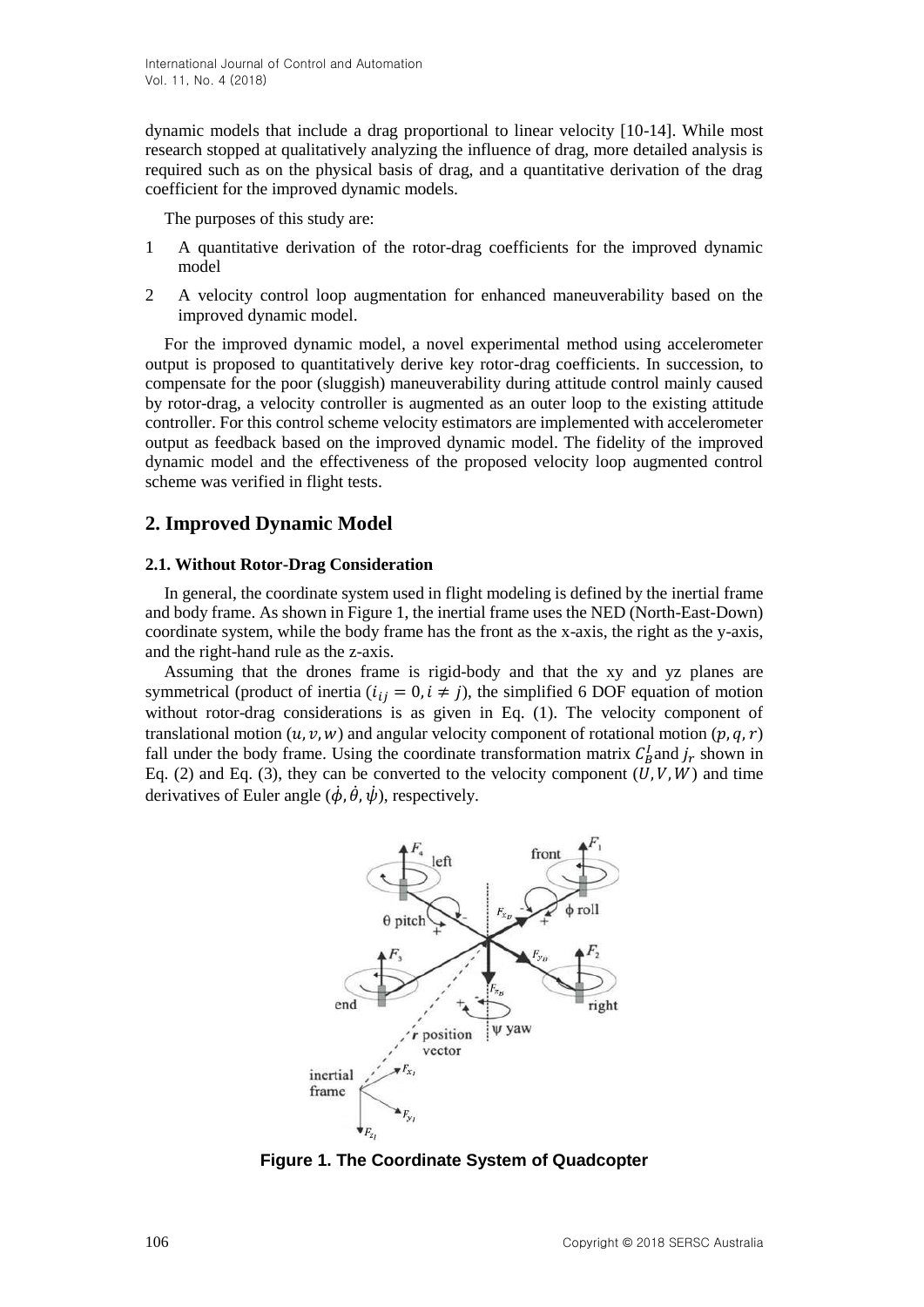$$
\dot{u} = (vr - wq) - gs\theta \qquad \dot{p} = ((I_{yy} - I_{zz})qr + L)/I_{xx} \n\dot{v} = (wp - ur) + gs\phi c\theta \qquad \dot{q} = ((I_{zz} - I_{xx})pr + M)/I_{yy} \n\dot{w} = (uq - vp) + gc\phi c\theta - F_t/m \qquad \dot{r} = ((I_{xx} - I_{yy})pq + N)/I_{zz}
$$
\n(1)

$$
C_B^I = \begin{bmatrix} c\theta c\psi & s\phi s\theta c\psi - c\phi s\psi & c\phi s\theta c\psi + s\phi s\psi \\ c\theta s\psi & s\phi s\theta s\psi + c\phi c\psi & c\phi s\theta s\psi - s\phi c\psi \\ -s\theta & s\phi c\theta & c\phi c\theta \end{bmatrix}
$$
(2)

$$
J_r = \begin{bmatrix} 1 & s\phi t\theta & c\phi t\theta \\ 0 & c\phi & -s\phi \\ 0 & \frac{s\phi}{c\theta} & \frac{c\phi}{c\theta} \end{bmatrix}
$$
 (3)

where, g is the gravitational acceleration (9.8 m/s<sup>2</sup>), m is the mass of the quadcopter (kg),  $F_T$  is the total thrust (N),  $I_i$  is the moment of inertia of each axis (kgm<sup>2</sup>), and L, M, N are moments of each axis (Nm).  $c = cos$ ,  $s = sin$  and  $φ$ ,  $θ$ ,  $ψ$  represent Euler angles (roll, pitch, yaw).

When we consider only longitudinal motion in Eq. (1), the linearized model at the hovering condition is as follows.

$$
\dot{u} = -g\theta
$$
\n
$$
\dot{\theta} = q
$$
\n
$$
\dot{q} = \frac{M}{I_{yy}}
$$
\n(4)

This simplified dynamic model of Eq. (4), which does not consider rotor-drag, exhibits the following inconsistencies during flight.q

When maintaining the constant attitude, velocity (u) does not increase as in Eq. (4), but is maintained in proportion to the angle amplitude.

The output of the accelerometer, used to measure specific force, is not always 0.

As shown above, the simplified dynamic model(Eq. (4)) is effective only in the hovering condition.

#### **2.2. With Rotor-Drag Consideration**

This section briefly presents the mathematical basis for the rotor-drag term based on the Blade Element Theory [14-15], and introduces an improved dynamic model incorporates rotor-drag coefficients during translational motion. Here, for the brevity, the high-order term of velocity and acceleration term were considered negligible. The effect of rotor drag on the moment term was also excluded.

When the geometric center of the rotor  $(A_i)$  is moving at  $\vec{V}_i$ , and rotor plane are rotating at  $\vec{\Omega}$  (perpendicular to the axis of rotation  $\vec{k}_b$ ), the aerodynamic expression for thrust  $\vec{F}_t$  arising from rotor rotational speed  $(\vec{\omega}_i)$  is as follows.

$$
\vec{F}_i = -a \, \vec{\omega}_i^2 \vec{k}_b - \vec{\omega}_i \big( \lambda_1 \vec{V}_{Ai} - \lambda_2 \vec{\Omega} \times \vec{k}_b \big) \tag{5}
$$

where, a, and  $\lambda_1$  are positive constants.

When a rigid rotor is assumed,  $\lambda_2$  can be ignored, and  $\vec{\omega}_i \lambda_1 \vec{V}_{A_i}$  term becomes the 'rotor- drag'. The general model for translational motion, taking into account the thrust of Eq. (5), is as follows.

$$
m\dot{\vec{V}}_c = C_l^B \vec{F}_g + \sum_{i=1}^4 \vec{F}_i
$$
  
=  $C_l^B \vec{F}_g - a(\vec{\omega}_1^2 + \vec{\omega}_1^2 + \vec{\omega}_1^2 + \vec{\omega}_1^2)\vec{k}_b - \lambda_1(\vec{\omega}_1 + \vec{\omega}_2 + \vec{\omega}_3 + \vec{\omega}_4)$  (6)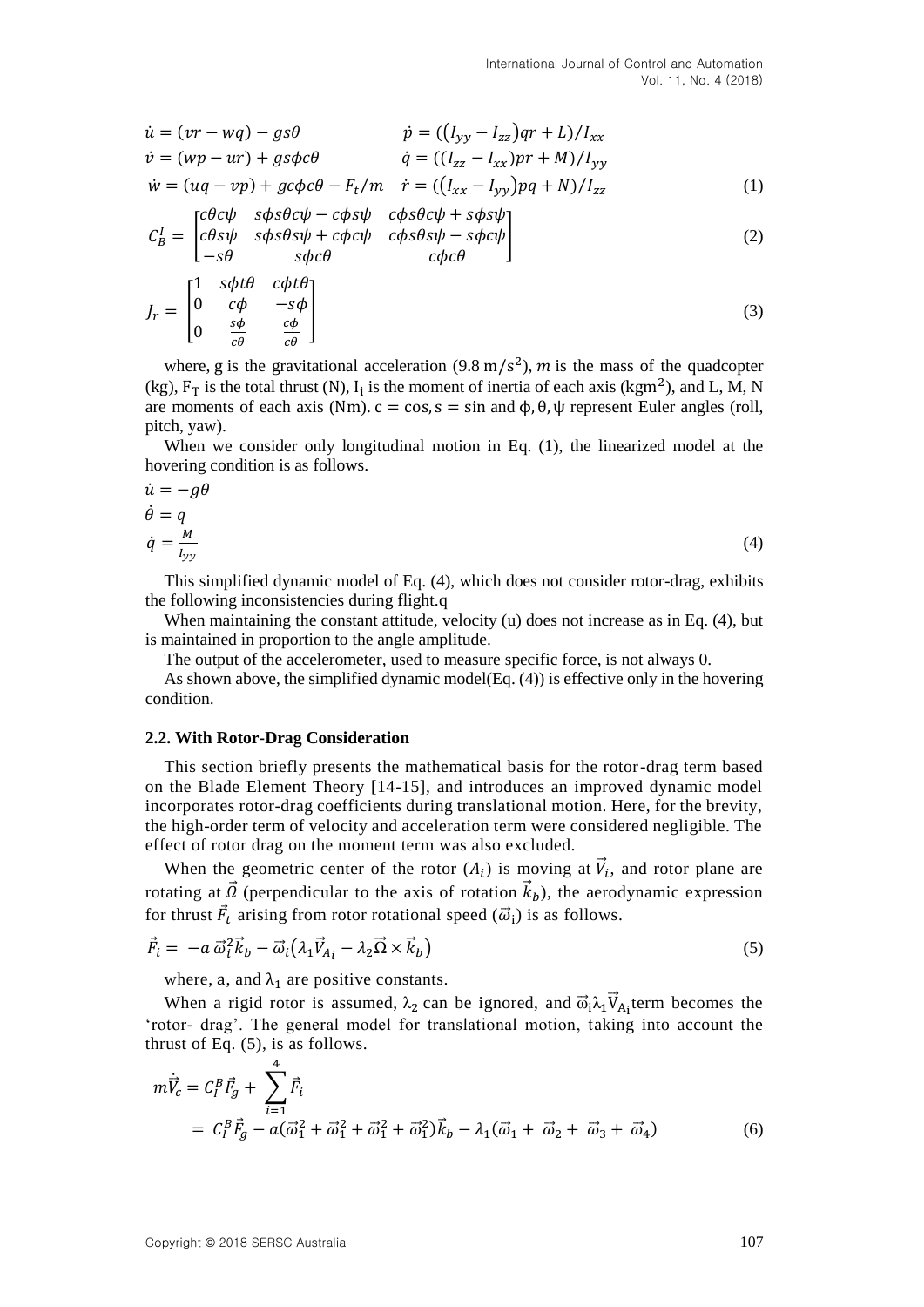where,  $\vec{V}_c = u\vec{I}_b + v\vec{J}_b + w\vec{K}_b$  and this is the translational velocity at the center of gravity of the quadcopter, and  $C_I^B$  is the transpose of  $C_B^I$  in Eq. (2).

Just like in Section 2.1, when we consider only longitudinal motion in Eq. (6), the linearized model can be expressed as follows.

$$
\dot{\mathbf{u}} = -\mu u - \mathbf{g}\theta
$$
\n
$$
\dot{\theta} = \mathbf{q}
$$
\n
$$
\dot{\mathbf{q}} = \frac{\mathbf{M}}{\mathbf{I}_{\mathbf{y}\mathbf{y}}}
$$
\n(7)

where,  $\mu = 4\lambda_1 \overline{\omega}/m$ , and  $\mu(s^{-1})$  represents the rotor- drag coefficient.

#### **2.3. Estimation of the Rotor-Drag Coefficient**

The output of the accelerometer (measurement of specific force), installed on the drones (body frame), is as follows.

$$
\vec{a}_{\rm m}^{\rm b} = \frac{1}{\rm m} \left( \vec{F}_{\rm T} - C_{\rm I}^{\rm B} \vec{F}_{\rm g} \right) \tag{8}
$$

where  $\vec{F}_{T}$  is the total external force acting on the drones and  $\vec{F}_{g}$  is the gravity.

When a constant thrust  $(\vec{F}_t)$  without rotor-drag and angle are maintained as shown in Figure 2, the total external force in the body frame is as follows.

$$
\vec{F}_T \approx -\vec{F}_t + C_I^B \vec{F}_g \tag{9}
$$



**Figure 2. Free-Body Diagram at a Constant Attitude in the Air**

Substituting Eq. (9) into Eq. (8), the following equation is obtained for the accelerometer.

$$
\vec{a}_i^b = \begin{bmatrix} a_{mi} \\ a_{mj} \\ a_{mk} \end{bmatrix} = \frac{1}{m} \begin{bmatrix} 0 \\ 0 \\ -F_t \end{bmatrix}
$$
\n(10)

According to Eq. (10), the accelerometer output of the x, the y axis is always 0. As mentioned in Section 2.1, this is inconsistent with actual flight.

When the improved dynamic model considering rotor-drag (Eq. (6)) is applied, Eq.10) can be expressed as follows.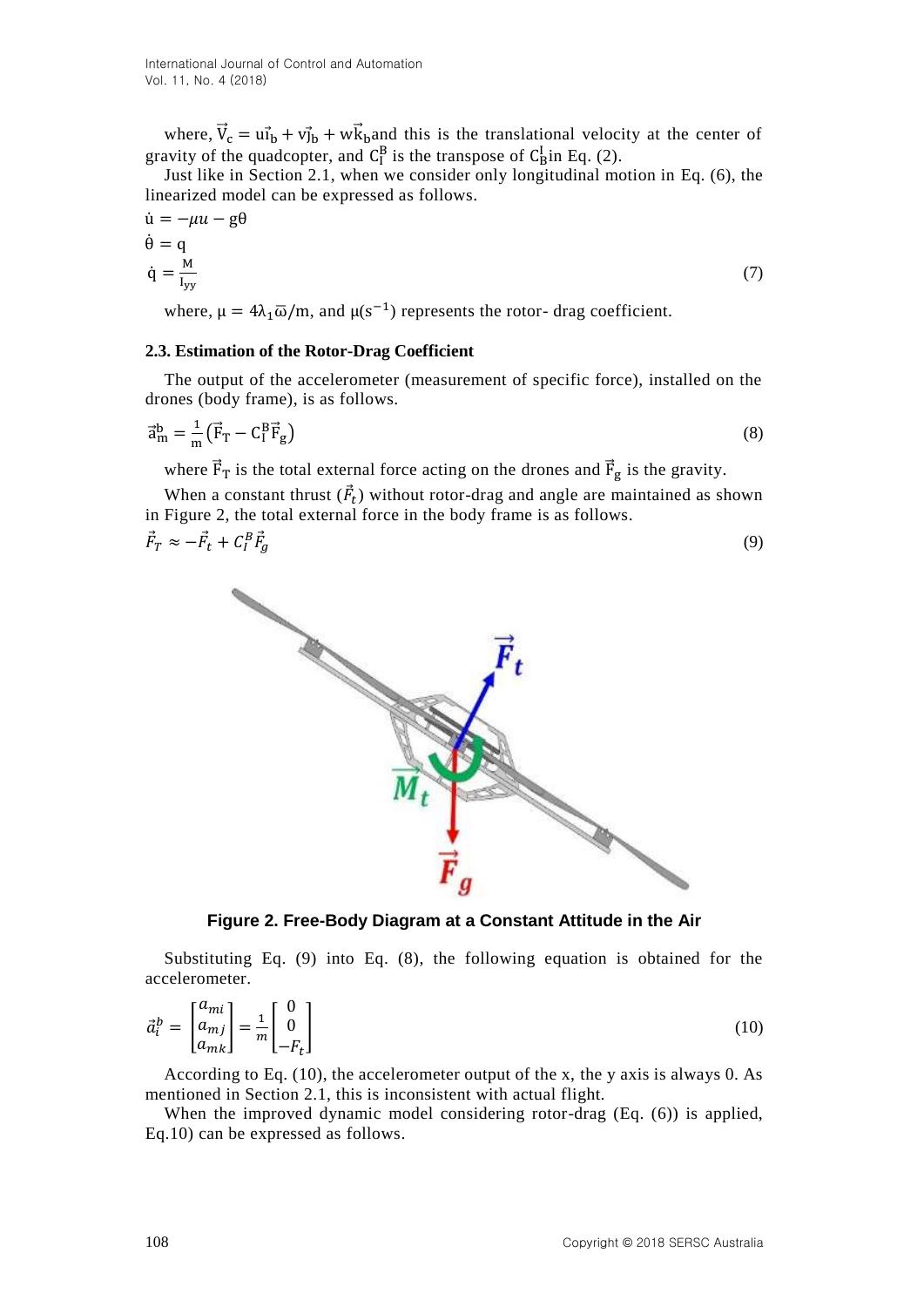$$
\vec{a}_i^b = \begin{bmatrix} a_{mi} \\ a_{mj} \\ a_{mk} \end{bmatrix} = \frac{1}{m} \begin{bmatrix} -\mu u \\ -\mu v \\ -F_t \end{bmatrix}
$$
\n(11)

The accelerometer output in the x, y axis is equivalent to the corresponding rotordrag. Since the accelerometer output of Eq. (11) is expressed as a velocity proportionate to the drag coefficient, it can be used to estimate the drag coefficient.

#### **2.4. Experimental Estimation of Rotor Drag Coefficient**

Using the mathematical basis presented in Section 2.3, the drag coefficient of the quadcopter was derived through an actual flight. The experimental setup, estimation results, and verification process are described below.

**2.4.1. Quadcopter Platforms:** The quadcopter platform used in this study is the Hummingbird model developed by Ascending Technology (AscTec). The Hummingbird's autopilot consists of in two layers: LLP (Low- Level Processor) and HLP (High- Level Processor). The LLP collects and processes various sensor (IMU, GPS, pressure, compass sensor, etc.) information to provide estimates of the orientation and of the velocity vector in an inertial frame, and utilizes the inner loop for attitude control. The HLP collects external sensor information like vision sensors while relying on the outer control loop (see Figure 3) for high- level missions. In particular, HLP provides an efficient Software Development Kit (SDK) that enables users to run their algorithms in Matlab/Simulink. The main specifications of the Hummingbird quadcopter are shown in Table 1 [16].



**Figure 3. Astec Autopilot**

| Specifications   |                       |
|------------------|-----------------------|
| Dimensions       | 54 x 54 x 5.5 cm      |
| weight           | 510g                  |
| Max. payload     | 200 <sub>g</sub>      |
| Max. airspeed    | 15m/s                 |
| Max. flight time | 20 mins (non-payload) |
| <b>Battery</b>   | 2100mAh (LiPo)        |

| Table 1. Hummingbird Specification |  |  |  |  |  |
|------------------------------------|--|--|--|--|--|
|------------------------------------|--|--|--|--|--|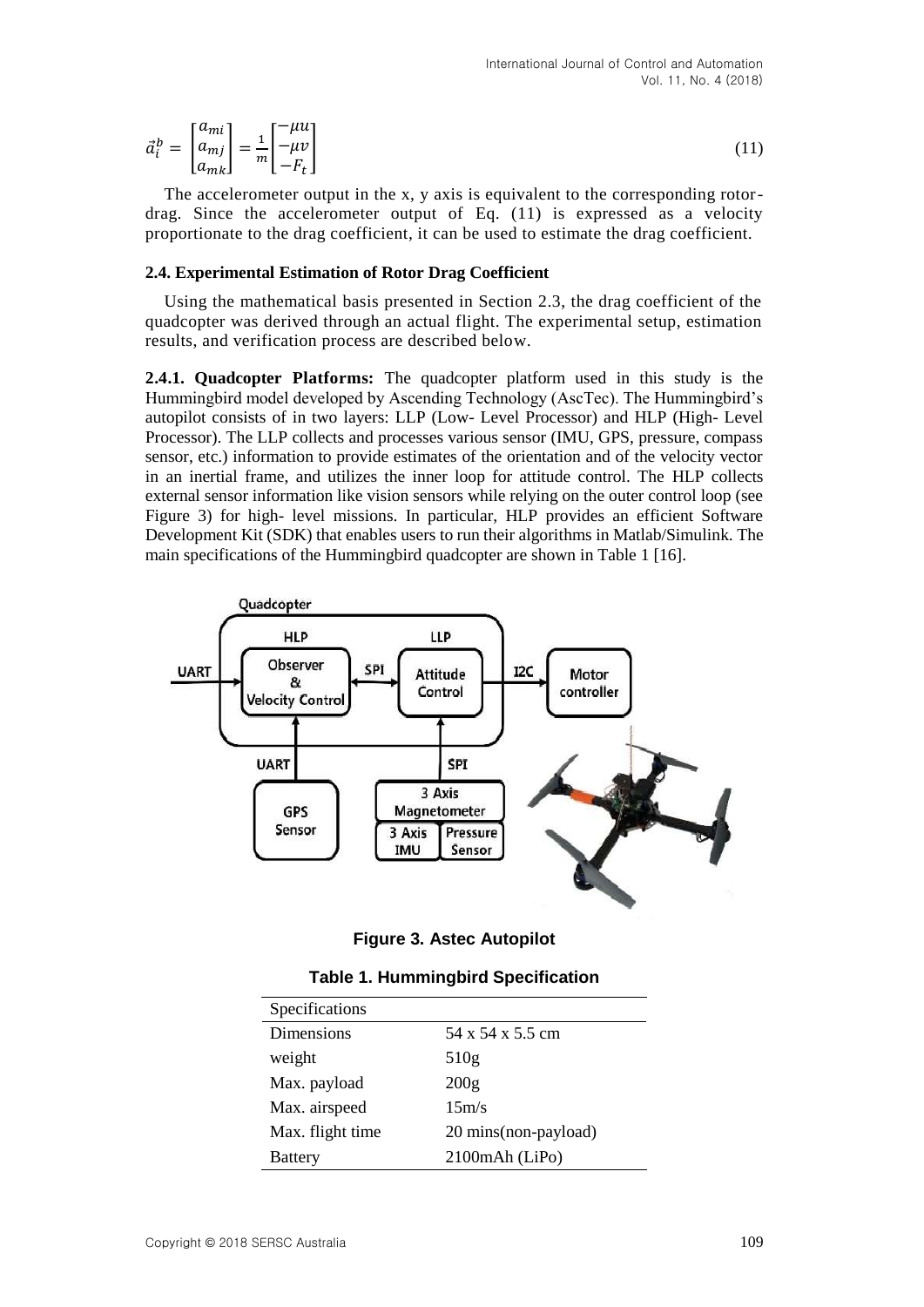**2.4.2. Data Acquisition:** Flight experimental data were obtained through the wireless communication module (XBee, Digi® ) between the quadcopter and ground control computer with 50Hz update frequency. The collected data include the accelerometer raw measurements (a<sub>mi</sub>, a<sub>mj</sub>), Euler angles (φ, θ, ψ), and velocity vector in an inertial frame  $(V_x, V_y, V_z)$ . The velocity vector in body frame  $(u, v, w)$  is obtained by

$$
\begin{bmatrix} u \\ v \\ w \end{bmatrix} = C_l^B \begin{bmatrix} V_x \\ V_y \\ V_z \end{bmatrix} \tag{12}
$$

and is considered as the "reference" velocity to validate our modeling assumptions.

The experiment was conducted for 100 seconds over five sessions for estimating the rotor-drag coefficient.

### 2.5. Estimation of Rotor Drag Coefficient $(\mu)$

The rotor-drag coefficient  $\mu$  was extracted by using Eq. (11) based on the accelerometer raw measurements  $(a_{mi}, a_{mi})$  and the velocity vector in body frame  $(u, v, w)$  via trial-anderror. The selected rotor-drag coefficient  $(\mu)$  was the average of the estimated ones obtained over five sessions (see Table 2).

| $\mu$ Coefficient |  |  |
|-------------------|--|--|
| 0.319             |  |  |
| 0.319             |  |  |
| 0.322             |  |  |
| 0.319             |  |  |
| 0.321             |  |  |
| 0.320             |  |  |
|                   |  |  |

**Table 2. µ Estimation Result** 

The simulation results of the improved dynamic model incorporating the estimated rotordrag coefficient were compared with actual flight data. The model used in the simulation is as follows.

$$
\dot{u}_{\theta} = -\mu u_{\theta} - g\theta
$$
\n
$$
\dot{v}_{\phi} = -\mu v_{\phi} + g\phi
$$
\n(13)

The initial conditions were  $u_{\theta}(0) = u(0)$  and  $v_{\phi} = v(0)$ .



**Figure 4. X- axis Velocity Estimation**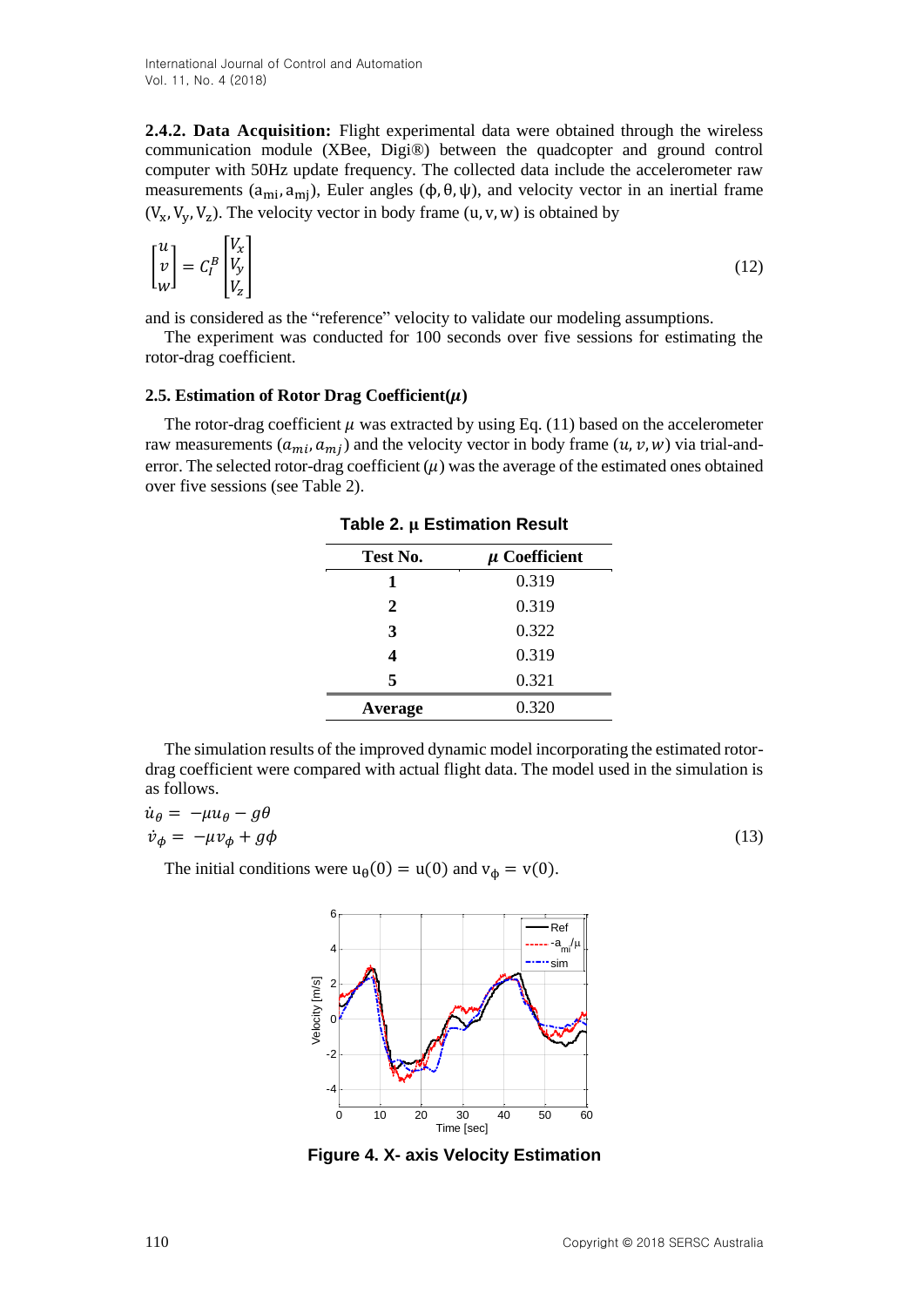

Figure 4 shows good agreement between the "reference" velocity u (Eq. (12)), the accelerometer-based velocity  $-a_{mi}/\mu$  (Eq. (11)), and the simulated velocity  $u_{\theta}$  (Eq. (13)), which reasonably validates our force model. The agreement between the "reference" velocity v, the accelerometer-based velocity  $-a_{mi}/\mu$ , and the simulated velocity  $v_{\phi}$  is also shown in Figure 4.

### **3. Velocity Loop Augmentation**

The improved dynamic model, including the rotor-drag coefficient, and the model for the attitude (roll, pitch) controller which is embedded in the LLP were expressed together as shown in Eq. (14). For the model of the built-in attitude controller, a first-order model was assumed with a time constant of 0.11 seconds based on the Prediction Error Method [17].

Figure 5 shows the pitch ( $\theta$ ) and velocity (*u*) response to pitch step input for the attitude controller. As expected, the pitch response shows a very fast response ( $\tau \approx 0.11$  s), while the velocity response shows sluggish response ( $\tau \approx 3.2$  s) mainly due to rotor-drag.



**Figure 6. Responses for Attitude Controller (Simulation)**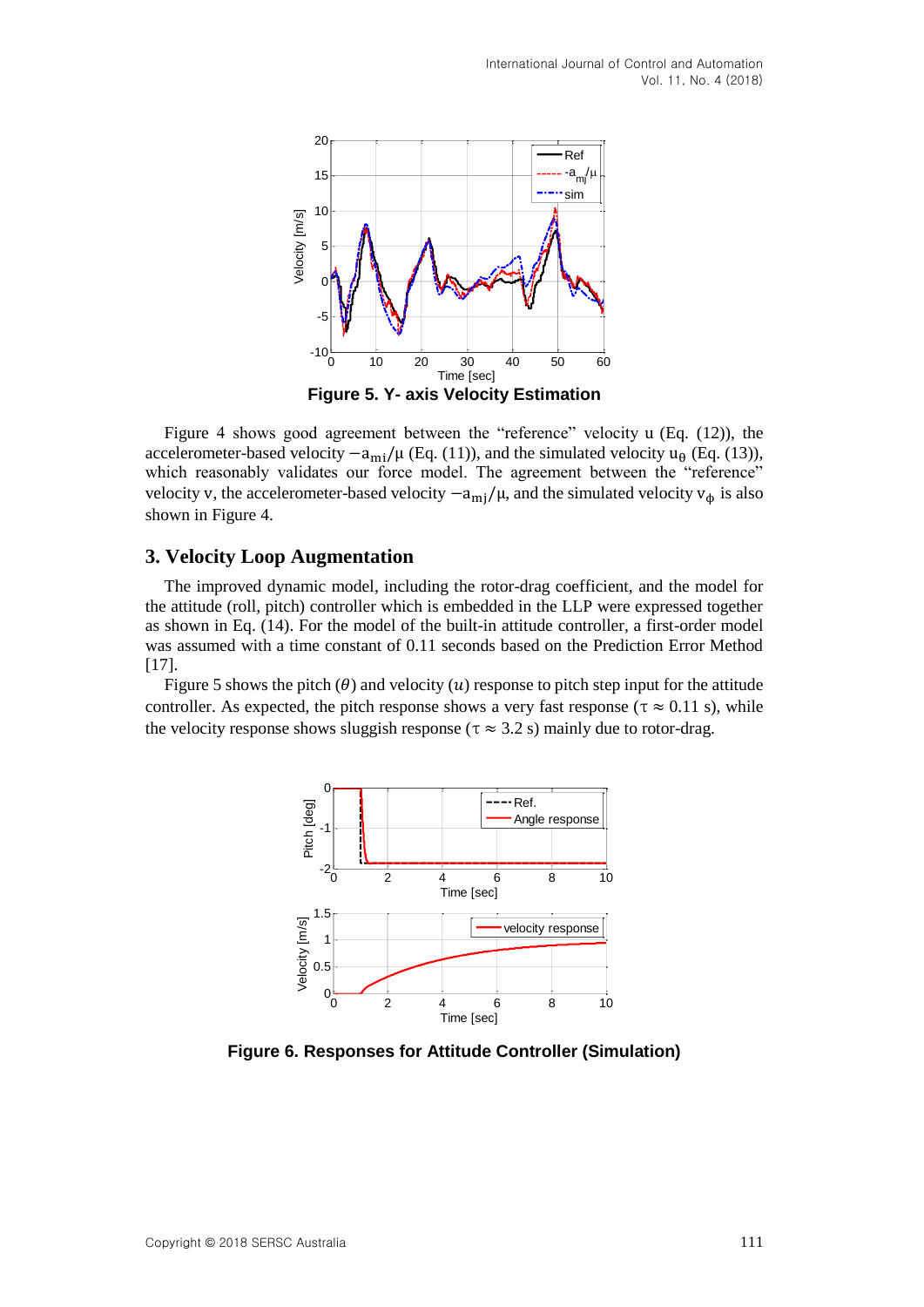International Journal of Control and Automation Vol. 11, No. 4 (2018)

This leads to poor maneuverability when only attitude controller is involved. On the other hand, when a velocity control loop is augmented as an outer loop to the exiting attitude controller, the maneuverability can be enhanced. For the simplicity, the controller was designed in the form of a PD multi-loop. The control laws are as follows.

$$
\theta_c = K_2(K_1(u_r - u) - \dot{u}) \n\phi_c = K_2(K_1(v_r - v) - \dot{v})
$$
\n(14)



**Figure 7. Responses for Velocity Augmented Controller (Simulation)**

Figure 7 shows the enhanced maneuverability ( $\tau \approx 1$ s) with velocity control loop augmentation.

For this control scheme, velocity state estimators should be implemented. A velocity observer using accelerometer feedback based on the improved dynamic model was designed and implemented in this study. To simplify the system, a fixed gain observer was used. This is not possible under the simplified model without drag considerations.

$$
\dot{x} = Ax + Bu, \quad y_{acc} = Cx
$$
\nwhere,  $x = [u v \theta \phi]^T$ ,  $u = [\theta_c \phi_c]^T$   
\n
$$
A = \begin{bmatrix}\n-0.32 & 0 & -9.8 & 0 \\
0 & -0.32 & 0 & 9.8 \\
0 & 0 & -8.74 & 0 \\
0 & 0 & 0 & -9.07\n\end{bmatrix}, B = \begin{bmatrix}\n0 & 0 \\
0 & 0 \\
7.54 & 0 \\
0 & 7.28\n\end{bmatrix}
$$
\n
$$
C = \begin{bmatrix}\n-0.32 & 0 & 0 & 0 \\
0 & -0.32 & 0 & 0 \\
0 & -0.32 & 0 & 0\n\end{bmatrix}
$$
\n(16)\n
$$
\frac{\theta}{\sqrt{\frac{4y}{y}}}
$$
\n
$$
\frac{4y}{4y}
$$
\n
$$
\frac{4y}{4y}
$$
\n
$$
\frac{4y}{4y}
$$
\n
$$
\frac{4y}{4y}
$$
\n
$$
\frac{4y}{4y}
$$
\n
$$
\frac{4y}{4y}
$$
\n
$$
\frac{4y}{4y}
$$
\n
$$
\frac{4y}{4y}
$$
\n
$$
\frac{4y}{4y}
$$
\n
$$
\frac{4y}{4y}
$$
\n
$$
\frac{4y}{4y}
$$
\n
$$
\frac{4y}{4y}
$$
\n
$$
\frac{4y}{4y}
$$
\n
$$
\frac{4y}{4y}
$$
\n
$$
\frac{4y}{4y}
$$
\n
$$
\frac{4y}{4y}
$$
\n
$$
\frac{4y}{4y}
$$
\n
$$
\frac{4y}{4y}
$$
\n
$$
\frac{4y}{4y}
$$
\n
$$
\frac{4y}{4y}
$$
\n
$$
\frac{4y}{4y}
$$
\n
$$
\frac{4y}{4y}
$$
\n
$$
\frac{4y}{4y}
$$
\n
$$
\frac{4y}{4y}
$$
\n
$$
\frac{4y}{4y}
$$
\n
$$
\frac{4y}{4y}
$$
\n
$$
\frac{4y}{4y}
$$
\n
$$
\frac{4y}{4y}
$$
\n $$ 

**Figure 8. Velocity Control Loop with Observer**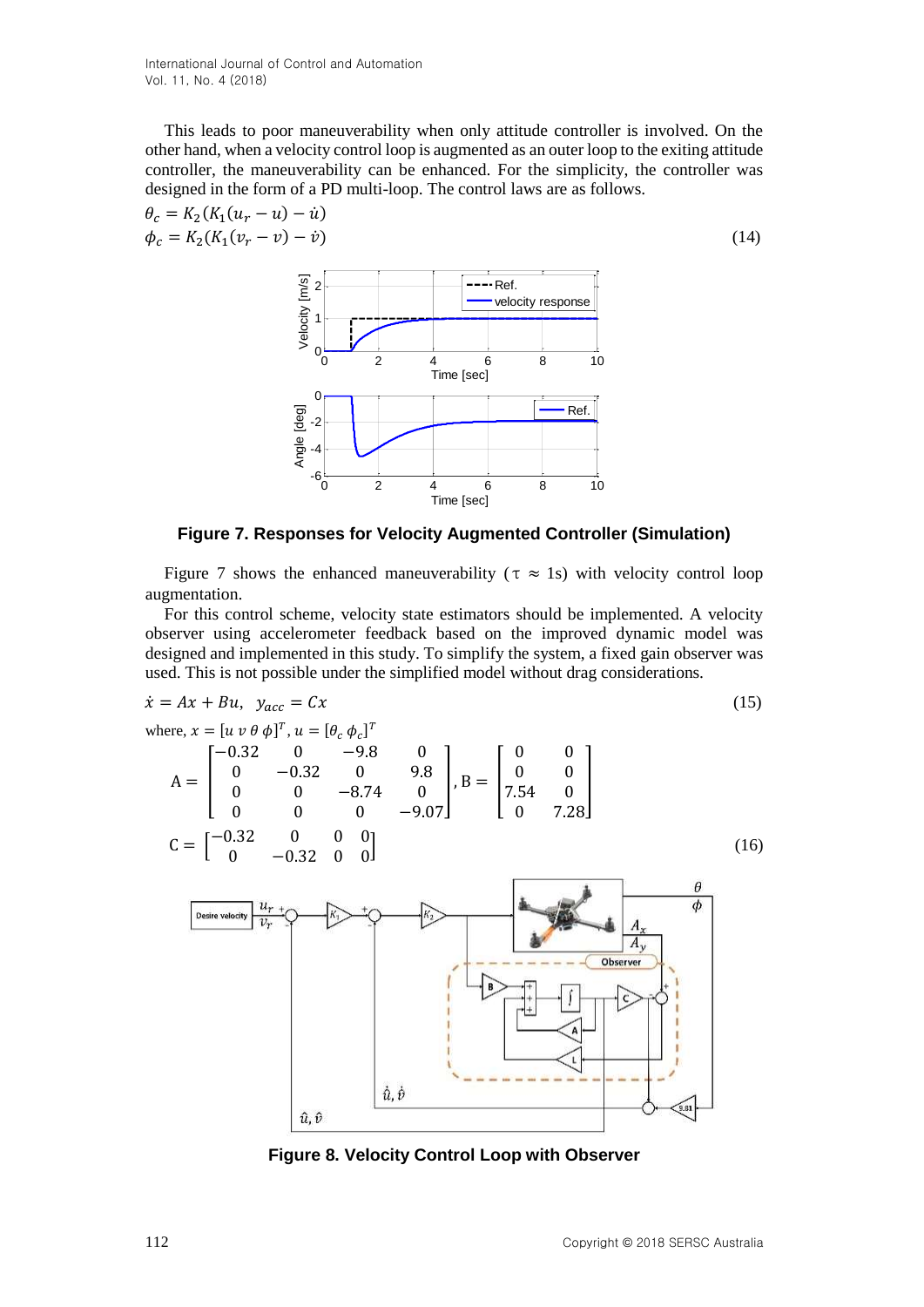### **3.1. Velocity Estimator**

Figure 8 presents the structure of the velocity control loop augmentation with the velocity estimator.

The dynamic equation of the observer is as follows.

$$
\dot{\hat{x}} = A\hat{x} + Bu + L(y_{acc} - C\hat{x})
$$
\n(17)

where  $\hat{x}$  is the estimated state variable and L is the observer gain. We take  $y_{acc}$  =  $[a_{mi}, a_{mj}]^T$  as modeled by Eq. (11).

The observer gain  $L$  was set to have the fastest response possible using the 'place' function in MATLAB. Because of its simplicity, the linear fixed gain filter is the most practical choice for an embedded processor compared to the other filters involving complex calculations.



Figures 8 & 9 show simulation results for the x and y body-axis velocity estimation using accelerometer output obtained in actual flight. From the graphs, we can verify that the observer-estimated velocity  $(\hat{u}, \hat{v})$  is highly similar to the reference velocity  $(u, v)$ .

#### **3.2. Velocity Loop Augmentation**

Using the observer-estimated velocity  $(\hat{u}, \hat{v})$ , a velocity controller is augmented as an outer loop to the exiting attitude controller to enhance the maneuverability.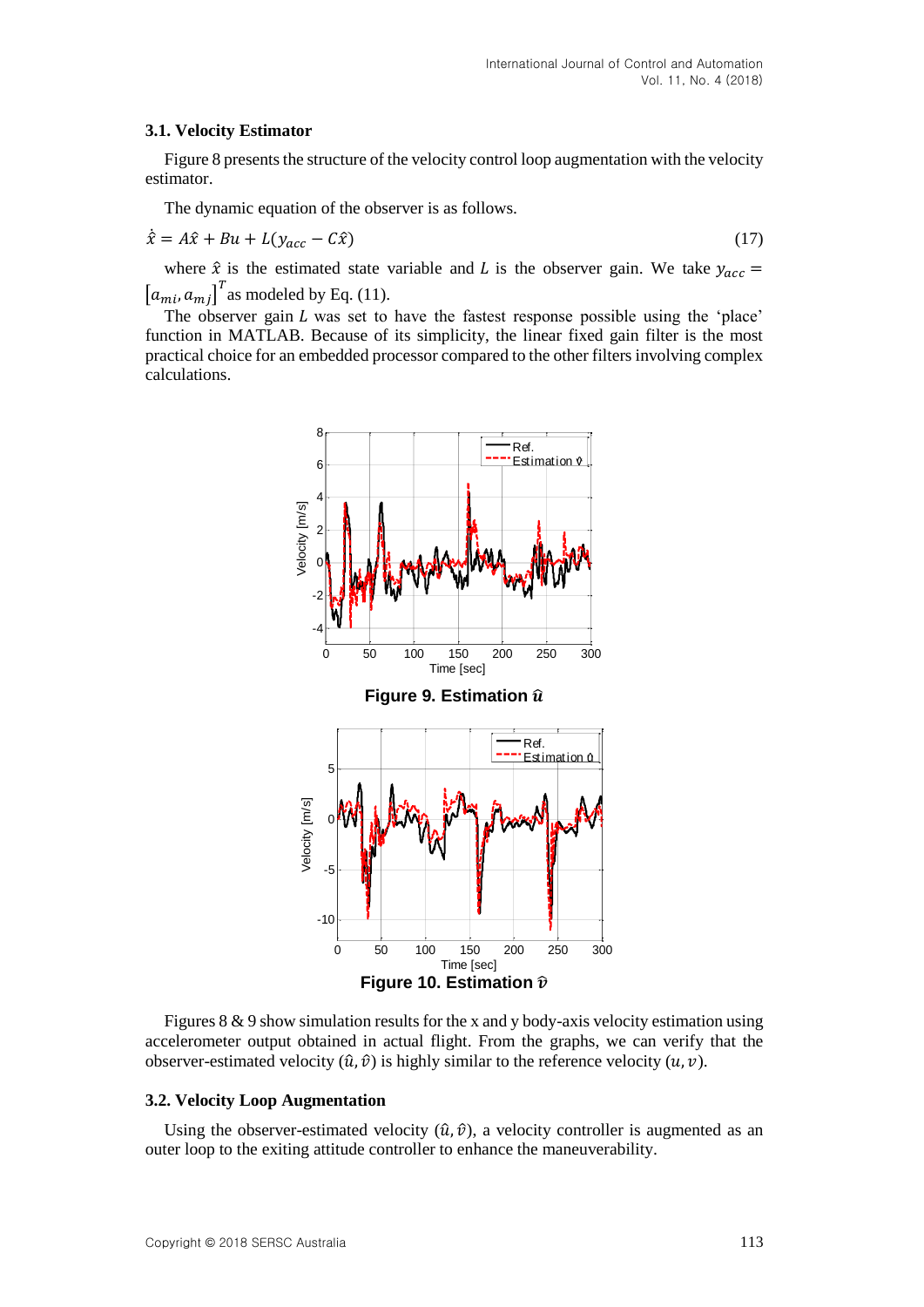International Journal of Control and Automation Vol. 11, No. 4 (2018)

The control laws, modified from Eq. (14), are as follows.

$$
\begin{aligned} \theta_c &= K_2(K_1(u_r - \hat{u}) - \hat{u} \\ \phi_c &= K_2(K_1(v_r - \hat{v}) - \hat{v} \end{aligned} \tag{18}
$$

where,  $\hat{u}$ ,  $\hat{v}$  and  $\dot{\hat{u}}$ ,  $\dot{\hat{v}}$  represent the estimated velocities and accelerations for each axis. ì



**Figure 11. Responses for Velocity Augmented Controller in Flight**



As expected from the simulation results in Figure 11, the velocity response shows enhanced maneuverability ( $\tau \approx 1.2$  s), which is a 50% improvement compared to that when only the attitude controller is used. Results for the y-axis were similar to the x-axis.

### **4. Conclusion**

This paper proposes a quantitative derivation of the rotor-drag coefficients for the improved quadcopter model, and a velocity control loop augmentation for enhanced maneuverability based on the improved dynamic model. Mathematical models and contradictions in actual flight were verified through experiments. And the reference velocity is based on GPS because velocity sensor was absent. The result that controlled the estimated velocity, the maneuverability was improved by about 40-50%.It'll be an opportunity to increase the efficiency of the position control. Also, the estimated coefficient for a lot of flight and the proposed control scheme were successfully implemented, resulting in a quadcopter not only much faster maneuvering but also easier to fly than with the usual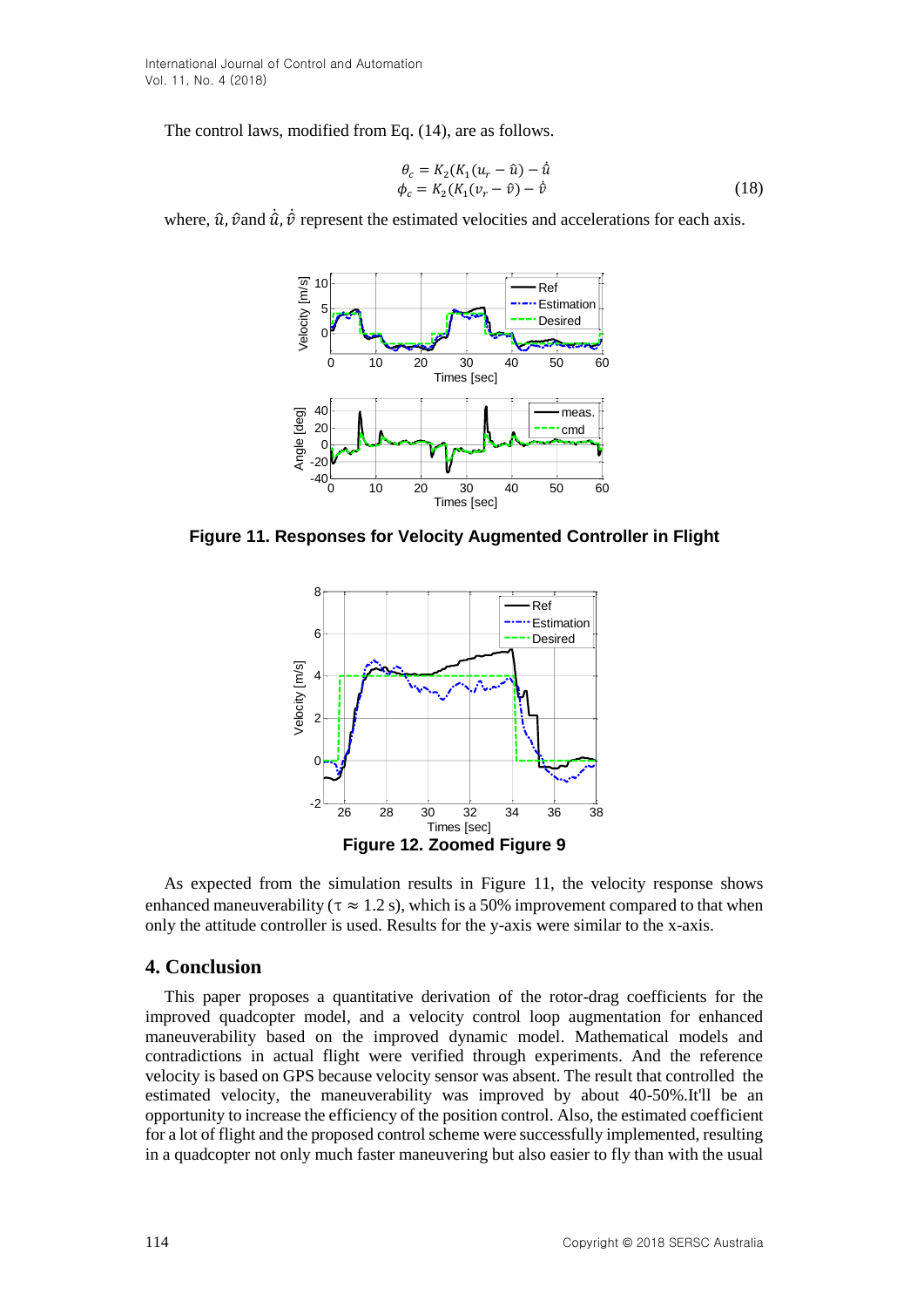scheme. But this paper does not solve the problem of external disturbance because the velocity is estimated based on the acceleration. Future studies will lead to improved results including external environments.

# **Acknowledgments**

This work was supported by the Korea Institute for Advancement of Technology(KIAT) grant funded by the Korean government(Motie : Ministry of Trade, Industry&Energy) (No. N0002431).

### **References**

- [1] X. Zhang, X. Li, K. Wang and Y. Lu, "A Survey of Modelling and Identification of Quadrotor Robot", Hindawi Publishing Corporation, Abstract, and Applied Analysis, Volume 2014, Article ID 320526, 16 pages.
- [2] J. Moyano Cano, "Quadrotor UAV for wind profile characterization", **(2013)**.
- [3] S. Bouabdallah, A. Noth and R. Siegwart, "PID vs LQ Control Techniques Applied to an Indoor Micro Quadrotor", 2004 IEEE/RSJ International Conference on Intelligent Robots and Systems, **(2004)**, pp. 2451-2456.
- [4] S. Bouabdallah and R. Siegwart, "Backstepping and Sliding-mode Techniques Applied to an Indoor Micro Quadrotor", 2005 IEEE International Conference on Robotics and Automation, **(2005)**, pp. 2247-2252.
- [5] S. L. Waslander, G. M. Hoffmann, J. S. Jang and C. J. Tomlin, "Multi-Agent Quadrotor Testbed Control Design: Integral Sliding Mode vs. Reinforcement Learning", IEEE/RSJ International Conference on Intelligent Robots and Systems, **(2005)**, pp. 486-473.
- [6] G. M. Hoffmann, H. Huang, S. L. Waslander and C. J. Tomlin, "Quadrotor Helicopter Flight Dynamics and Control Theory and Experiment", AIAA Guidance, Navigation and Control Conference and Exhibit, **(2007)**.
- [7] J. P. How, B. Bethke, A. Frank, D. Dale and J. Vian, "Real-Time Indoor Autonomous Vehicle Test Environment", IEEE Control Systems Magazine, **(2008)** April, pp. 51-64.
- [8] V. Kumar and N. Michael, "Opportunities and Challenges with Autonomous Micro Aerial Vehicles", 15th International Sympossium on Robotics Research, **(2011)**.
- [9] M. Hehn and R. D. Andrea, "Quadrocopter Trajectory Generation and Control", International Federation of Automatic Control World Congress, **(2011)**.
- [10] T. Madani and A. Benallegue, "Backstepping Control for a Quadrotor Helicopter", IEEE/RSJ Intl. Conf. on Intelligent Robots and Systems, **(2006)** October, pp. 3255-3260.
- [11] R. Xu and U. Ozguner, "Sliding Mode Control of a Quadrotor Helicopter", IEEE Conf. on Decision and Control, **(2006)**, pp. 4957-4962.
- [12] T. Madani and A. Benallegue, "Control of a Quadrotor Mini-Helicopter via Full State Backstepping Technique", IEEE Conf. on Decision and Control, **(2006)**, pp. 1515-1520.
- [13] R. C. Leishman, J. Macdonald, R. W. Beard and T. W. McLain, "Quadrotors & accelerometers state estimation with an improved dynamic model", Control. Syst. Mag., vol. 34, no. 1, **(2014)**.
- [14] P. Martin and E. Salaun, "The true role of accelerometer feedback in quadrotor control", 2010 IEEE International Conference on Robotics and Automation.
- [15] W. Johnson, Helicopter Theory. Princeton University Press, **(1980)**.

**Youn Tae Kang**

- [16] [http://wiki.asctec.de/display/AR/AscTec+Hummingbird.](http://wiki.asctec.de/display/AR/AscTec+Hummingbird)
- [17] M. Goo Yoo and S. Kyung Hong, "System Identification of the Quadrotor Flying Robot in Hover using Prediction Error Method", Advanced Science and Technology Letters, (Electrical and Eletronic Engineering 2015), vol. 118, pp. 21-26.

# **Authors**



2013 B.S. at the Department of Mechanical and Aerospace Engineering of Sejong Univ. 2016 M.S. at the Department of Mechanical and Aerospace Engineering of Sejong Univ. 2017 ~ Present Senior Research Engineer, Research Institute Young Poong Electronic CO,. LTD.